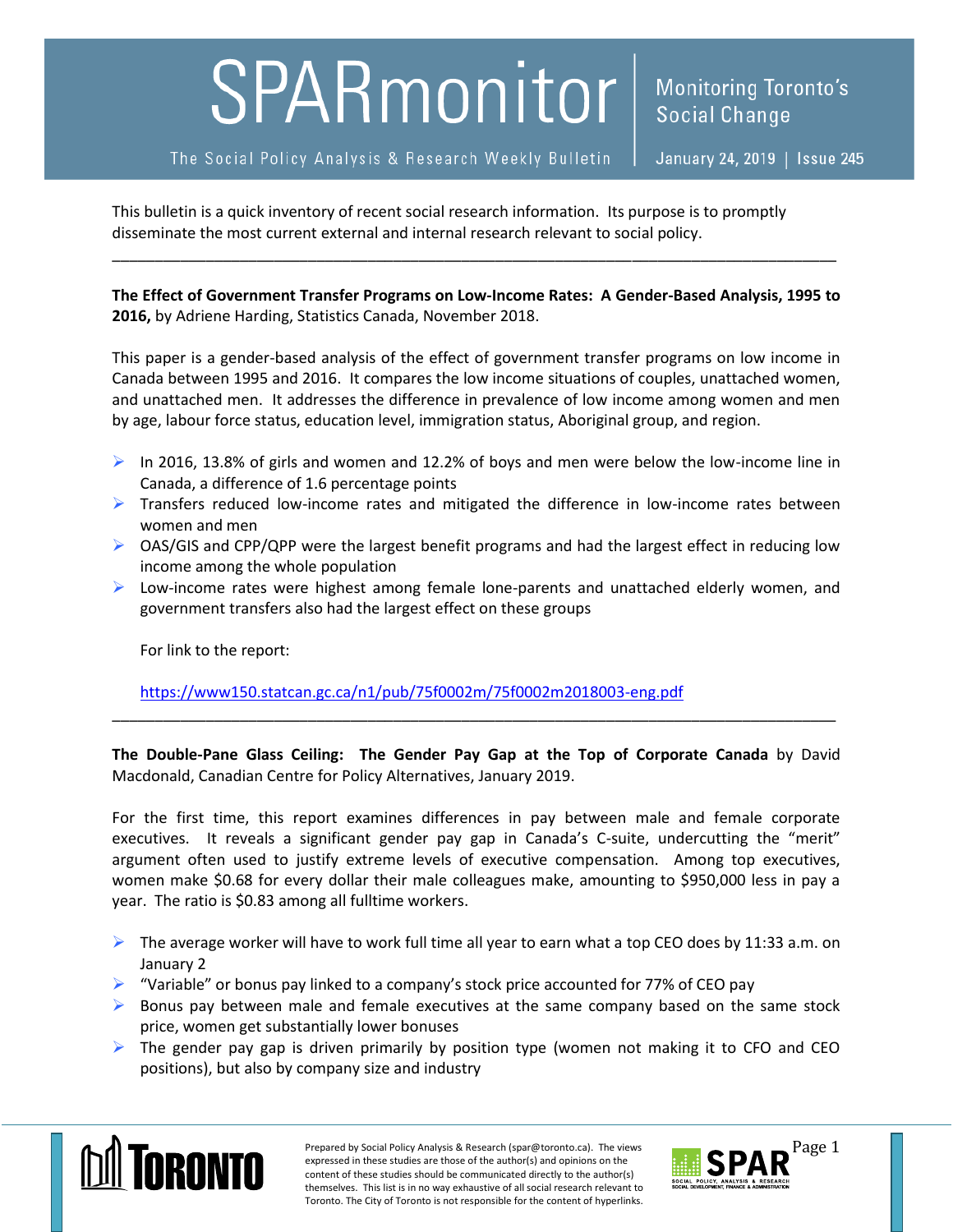For link to the report:

[https://www.policyalternatives.ca/sites/default/files/uploads/publications/National%20Office/2019](https://www.policyalternatives.ca/sites/default/files/uploads/publications/National%20Office/2019/01/Double%20pane%20glass%20ceiling.pdf) [/01/Double%20pane%20glass%20ceiling.pdf](https://www.policyalternatives.ca/sites/default/files/uploads/publications/National%20Office/2019/01/Double%20pane%20glass%20ceiling.pdf)

**Innovation in Canada: An Assessment of Recent Experience:** An Assessment of Recent Experience by Steven Globerman and Joel Emes, Fraser Institute, January 2019.

\_\_\_\_\_\_\_\_\_\_\_\_\_\_\_\_\_\_\_\_\_\_\_\_\_\_\_\_\_\_\_\_\_\_\_\_\_\_\_\_\_\_\_\_\_\_\_\_\_\_\_\_\_\_\_\_\_\_\_\_\_\_\_\_\_\_\_\_\_\_\_\_\_\_\_\_\_\_\_\_\_\_\_\_\_

For decades, the Canadian federal government, as well as provincial governments, have implemented policies to promote commercial innovation. Notwithstanding, it is widely acknowledged that Canada's innovation performance has been, and remains, relatively weak by international standards. Indeed, Canada's performance relative to national innovation leaders, as well as to the United States specifically, has deteriorated in recent years after showing some improvement from around 2007-2012.

- $\triangleright$  Since innovation improves competitiveness, innovation should be linked ultimately to improved sales and profit performance
- From 2007 through 2012 there were significantly more Canadian firms on Fortune's list than is the case after 2012
- $\triangleright$  [T]here has been virtually no growth in multi-factor productivity in Canada over the past decade

For link to the report:

[https://www.fraserinstitute.org/sites/default/files/innovation-in-canada\\_0.pdf](https://www.fraserinstitute.org/sites/default/files/innovation-in-canada_0.pdf)

**The Well-Being and Basic Needs Survey**: A New Data Source for Monitoring the Health and Well-Being of Individuals and Families by Michael Karpman, Stephen Zuckerman, and Dulce Gonzalez, Urban Institute, August 2018.

\_\_\_\_\_\_\_\_\_\_\_\_\_\_\_\_\_\_\_\_\_\_\_\_\_\_\_\_\_\_\_\_\_\_\_\_\_\_\_\_\_\_\_\_\_\_\_\_\_\_\_\_\_\_\_\_\_\_\_\_\_\_\_\_\_\_\_\_\_\_\_\_\_\_\_\_\_\_\_\_\_\_\_\_\_

The social safety net faces a period of transition as policymakers seek significant changes to an array of programs that help low-income families pay for food, health care, housing, and other basic needs. These changes are being considered in an economic environment that exposes many families to financial insecurity even as the economy approaches full employment in 2018. As new program rules and budgets are established, policymakers and the public need timely information to understand how these policies will affect people who rely on public assistance.

- $\triangleright$  Adults ages 18 to 64 in the United States comprise the target population for the WBNS, which was first fielded in December 2017 and will continue to be fielded annually each December
- $\triangleright$  The WBNS [covers] health insurance, housing, food security, employment, family income, program participation, and family financial security
- $\triangleright$  Included questions on self-reported health, psychological distress, and household food security

For link to the report:

[https://www.urban.org/sites/default/files/publication/98919/the\\_well](https://www.urban.org/sites/default/files/publication/98919/the_well-being_and_basic_needs_survey_0.pdf)being and basic needs survey 0.pdf



Prepared by Social Policy Analysis & Research (spar@toronto.ca). The views Page 2 expressed in these studies are those of the author(s) and opinions on the content of these studies should be communicated directly to the author(s) themselves. This list is in no way exhaustive of all social research relevant to Toronto. The City of Toronto is not responsible for the content of hyperlinks.